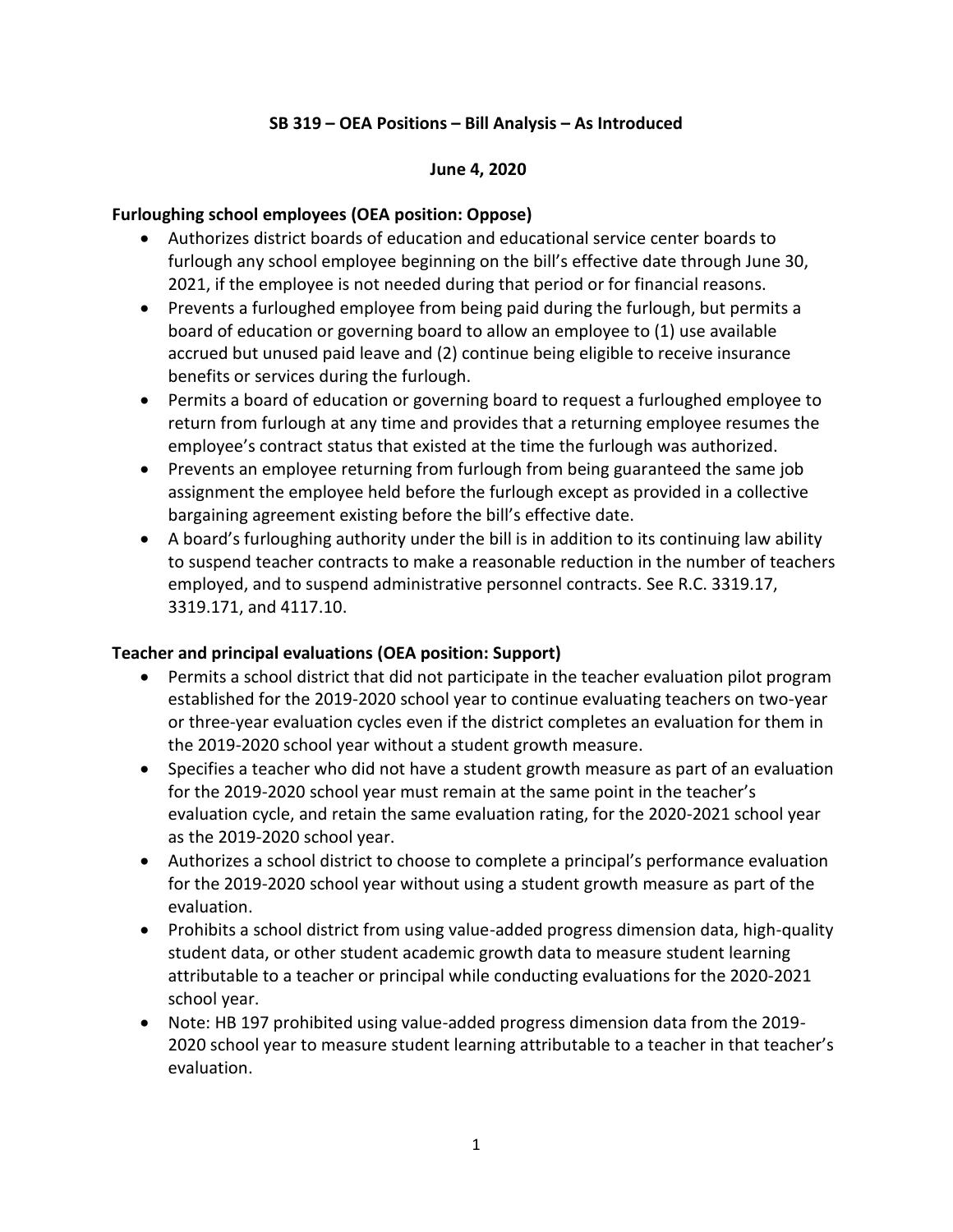• Note: HB 197 authorized a school district that had not conducted an evaluation of a district employee, including teachers, administrators, or the superintendent, prior to the Director of Health's order "In re: Order the Closure of All K-12 Schools in the State of Ohio" issued on March 14, 2020, to elect not to conduct that evaluation if it was impossible or impracticable to do so.

## **District employee contract (OEA position: Oppose)**

- If a district board of education elects not to complete an evaluation of an employee for the 2019-2020 school year in accordance with current law and that employee's employment contract is set to expire in calendar year 2020, the employee must be offered a one-year limited contract (e.g. the employee may not be nonrenewed nor may the employee receive an automatic continuing contract).
- Under current law a teacher employed by a school district who is eligible for a continuing contract but does not have an evaluation completed in accordance with law is presumed to have accepted employment under a continuing contract unless the teacher declines to accept the contract in writing on or before June 15. The bill suspends this automatic continuing contract provision for incomplete evaluations from the 2019- 2020 school year.

## **High School Graduation (OEA position: Support)**

- Permits a student who was scheduled to take or re-take an end-of-course exam in the 2019-2020 school year to use the student's final course grade to satisfy conditions for graduation.
- Specifies that a student who was scheduled to take an exam for the first time may use a final grade for a course completed in that year, while a student who was scheduled to re-take an exam may use a grade for course completed in that year or a prior year.

# **Third Grade Guarantee (OEA position: Interested Party)**

- Prohibits the State Board of Education from increasing the promotion score for the third grade ELA test for the 2020-2021 school year and requires the use of the 2019-2020 promotion score.
- Exempts a teacher assigned to provide intense remediation reading assistance in the 2020-21 from having to meet criteria such as reading endorsement, master's degree etc.
- Exempts schools from having to establish reading improvement plans for the 2020-2021 school year based on assessment results the prior year.

# **School Funding Adjustments (OEA position: Support)**

• Requires the Department of Education to make a payment to each school district with more than a 10% decrease in the taxable value of utility tangible personal property (TPP) subject to taxation between tax years 2017 and 2019 (for the FY 2020 payment) or tax years 2017 and 2020 (for the FY 2021 payment).